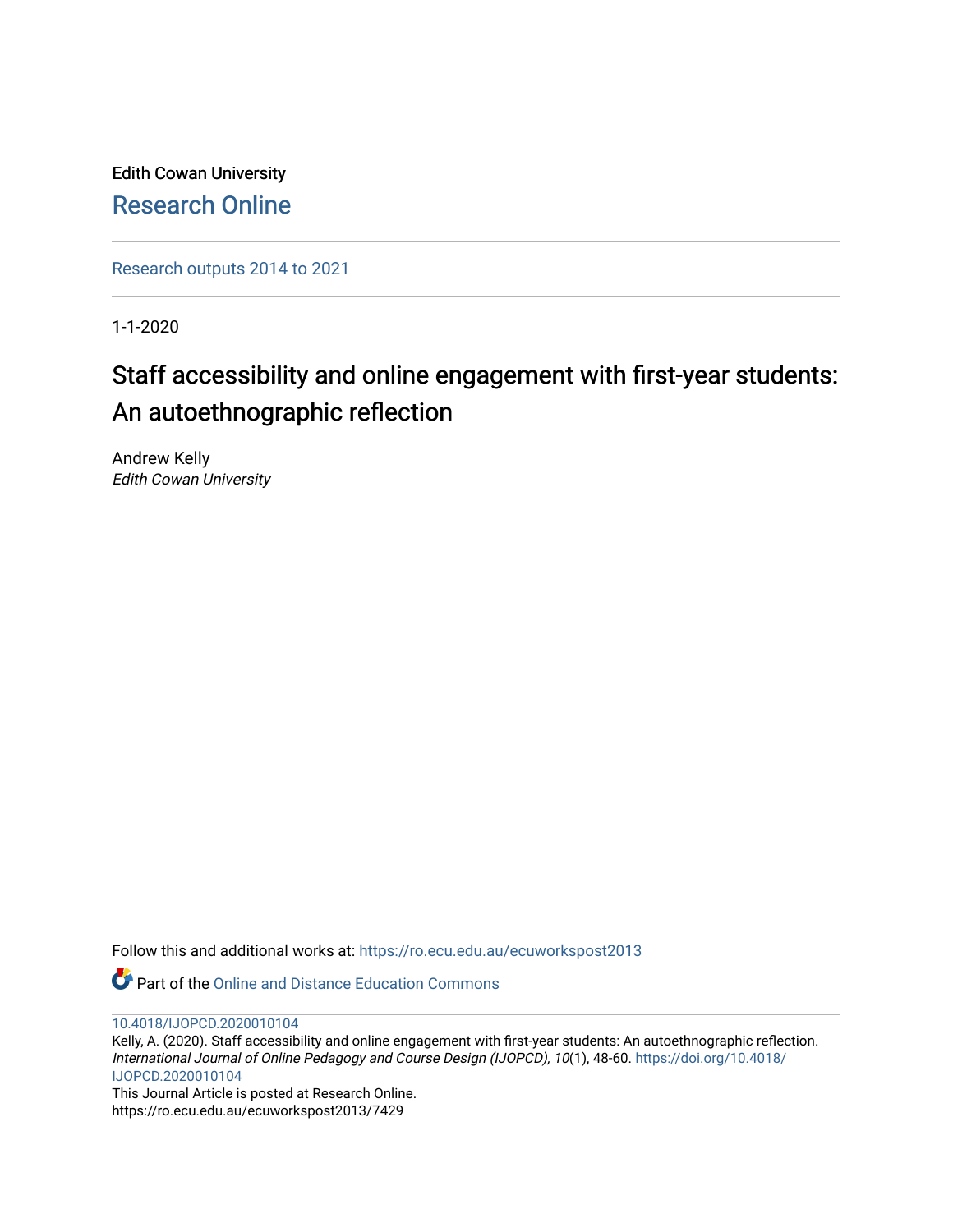# **Staff Accessibility and Online Engagement With First-Year Students: An Autoethnographic Reflection**

Andrew Kelly, Edith Cowan University, Perth, Australia

# **ABSTRACT**

Studying online is becoming an increasingly attractive option to prospective students worldwide, yet external completion rates tend to be considerably lower than those enrolled on campus. Through an autoethnographic critical reflection process of teaching 27 first-year online students at a regional Australian university, this article considers methods for increasing accessibility and student engagement as well as managing personal challenges supporting online students from non-traditional backgrounds. Among seven key implications for practice, this article argues the need for genuine and open-ended interaction with online students at the early stages of a semester. It also recommends that teaching staff consciously recognize the limitations of providing academic support to non-traditional students. Based on these practices, this article confirms the benefits of critical reflection in higher education settings and the broader impact it can have on pedagogic approaches to tertiary teaching and learning.

#### **Keywords**

Accessibility, Autoethnography, First-Year Experience, Non-Traditional Students, Online Teaching and Learning, Reflective Practice, Student Engagement

# **INTRODUCTION**

Online students are making up an increasing portion of total higher education enrolments worldwide, due at least in part to thisstudy mode offering greater flexibility around family, employment and living commitments. However, online completion rates tend to be considerably lower than those enrolled on-campus or in a blended delivery mode. For online students, many recent studies cite student difficulties with finding an appropriate work-life-study balance, feelings of isolation, and understanding academic culture in an online environment as key reasons for withdrawal (Cochran et al., 2014; Davidson, 2017; Merrill, 2015; Sutton, 2014). These developments have been especially concerning in the Australian higher education sector, with a recent 2018 federal report urging universities to give greater support to online students because the respective attrition rate is approximately double that of the rate for internal and multimodal students (Department of Education and Training, 2018). This report followed on from a previous government study that emphasised the role university educators must play in supporting low socioeconomic status students; a cohort that is highly represented in online enrolments due to the flexibility it offers around work and family situations. The reportstressed the need for university teaching staff to engage regularly and ensure that students can access support

#### DOI: 10.4018/IJOPCD.2020010104

Copyright © 2020, IGI Global. Copying or distributing in print or electronic forms without written permission of IGI Global is prohibited.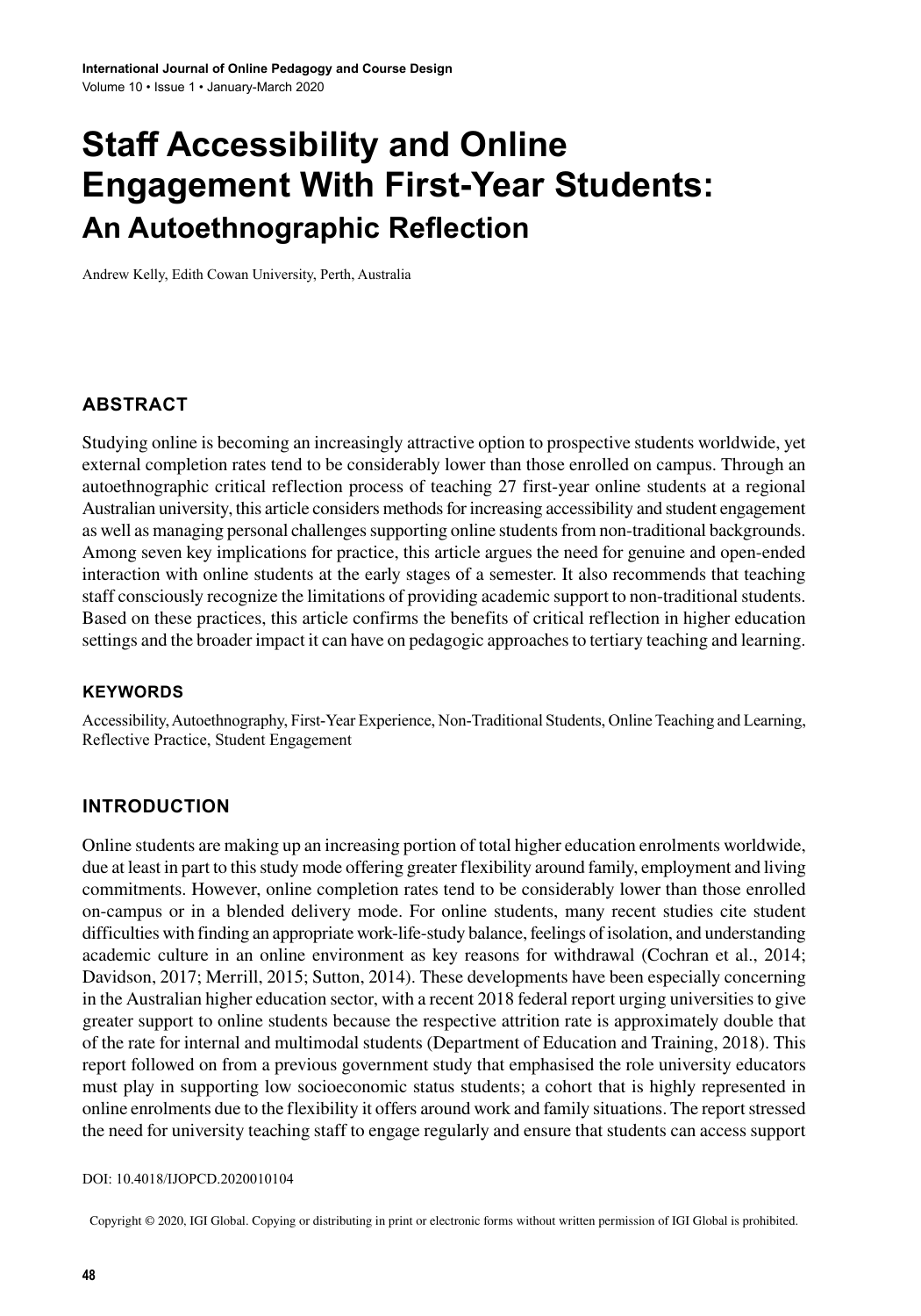easily. It also highlighted the importance of becoming a reflective practitioner (Devlin, Kift, Nelson, Smith & McKay, 2012).

University educators cannot control the individual circumstances in students' lives that impact their respective ability to study successfully online, yet support can be offered if staff are accessible and engage regularly with online students. Teacher presence plays a key role in keeping students motivated and building a sense of belonging in an online tertiary environment. One method for continually developing these capabilities is for teaching staff to reflect critically on experiences and perceptions of online study and adjust practices accordingly (O'Shea, Stone and Delahunty, 2015; Stone, 2017). To this end, critical reflection must become a greater focal point for the development of university teaching staff, especially when teaching diverse learners that are studying at university for the first time. Assessments with a focus on critical reflection are used widely across experience based learning units<sup>1</sup>, yet there is still contestation over what reflective practice actually constitutes, how critical reflection skills can be developed, and the overarching importance of reflecting critically in a tertiary teaching environment (Harvey, Coulson & McMaugh, 2016; Merierdirk, 2016).

Framed in thislight, this article details a qualitative reflective practice study that analysed methods for increasing accessibility and student engagement in an online teaching environment. The study also contained elements of an autoethnography, in which these self-reflections were considered in relation to the broader socio-cultural and educative context in which these students were studying (Chang, 2008; Adams, Holman Jones & Ellis, 2015). Looking introspectively over one semester teaching first-year undergraduate students online at Charles Darwin University (CDU), critical reflections were recorded based on how the researcher increased accessibility and engaged with students about academic content. Contrary to most studies that focused on "accessibility" in relation to greater student access to higher education or supporting students with learning disabilities, this study defined the term as the extent to which students could easily contact teaching staff during a teaching period (Lee, 2017). It also adopted a limited definition of the term "student engagement", focusing specifically on the multimodal ways in which students learn through interaction with teaching staff regarding academic content (Kahu, 2013). Reflections were also recorded on personal views about interacting with students facing difficult study challenges, in the hope that it would challenge underlying assumptions about student learning in this context. Finally, this article outlines seven key implications for practice based on these reflections and offers broader conclusions about the need for reflective practice in supporting online university students, particularly those in the first year of study.

#### **TEACHING CONTEXT: SUPPORTING NON-TRADITIONAL STUDENTS ONLINE**

Online study options offer flexible opportunities for students who have previously been unable to attend university due to family or work commitments. This delivery mode is especially appealing to "non-traditional" students, a cohort that has been characterised elsewhere as "low-socioeconomic status, mature-age with family commitments, the first-in-family to study at university, or studying part-time externally while working full-time" (Kelly, 2018, p. 73; Trowler, 2015). It can also include indigenous students and students from non-English speaking backgrounds. However, due to these varied backgrounds and commitments, non-traditional students tend to face additional challenges when studying at the tertiary level (Devlin et al., 2012; Probert, 2013; Rolls, Northedge & Chambers, 2017). Some common examples include conflicting priorities related to raising children, as well as little to no background in using computers or reading complex literature. While recent studies demonstrate that non-traditional students often have high resilience in relation to academic studies and general well-being, current university teaching practices are not necessarily inclusive of non-traditional student experiences (Chung, Turnbull & Chur-Hansen, 2017; Meuleman, Carrett, Wrench & King, 2015).

This project was conducted at CDU, a regional Australian university based in the Northern Territory which enrols a high number of non-traditional students in its online programs. In this context the researcher taught CUC100 (Academic Literacies through Exploring Sustainability), a first-year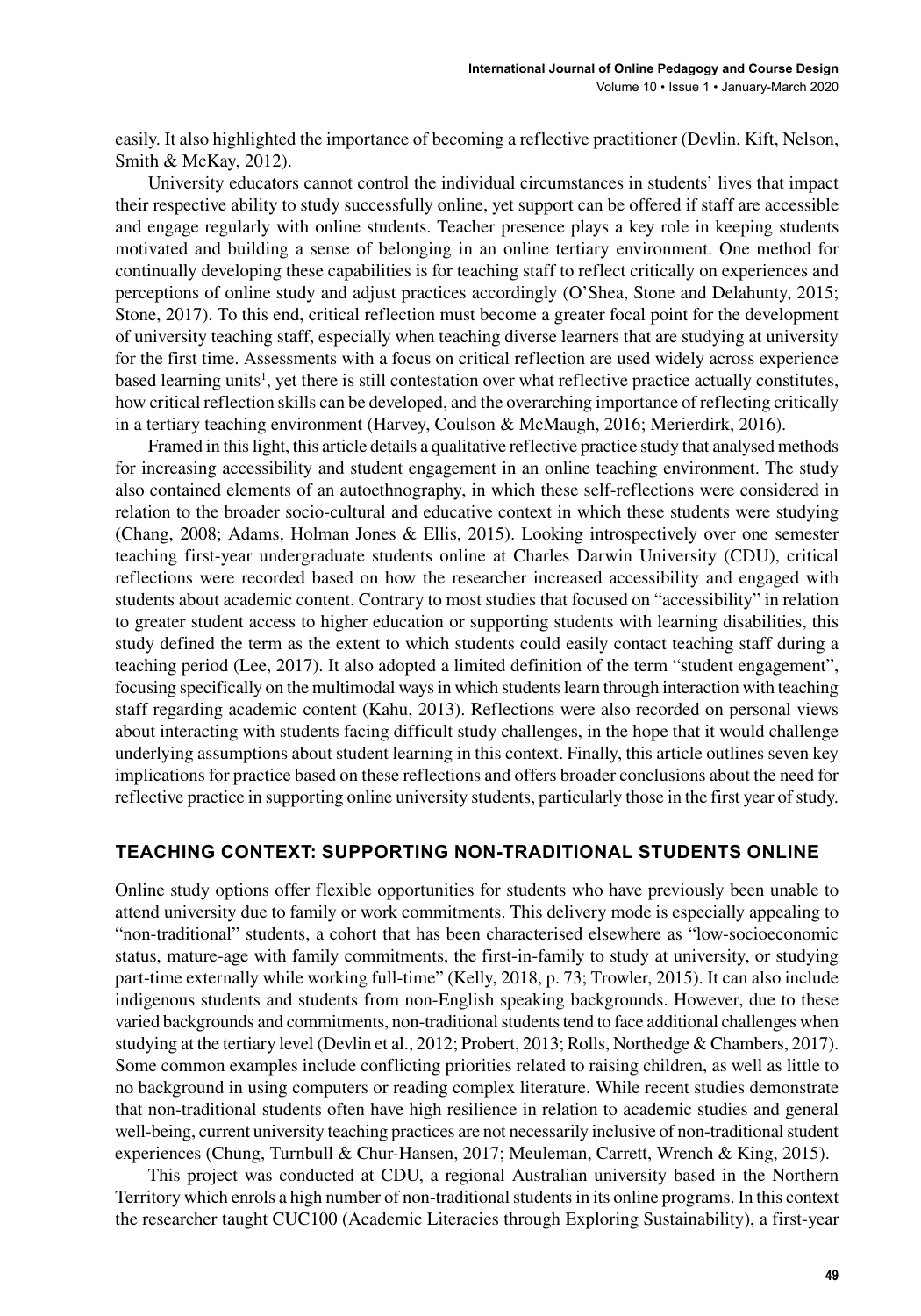academic skills focused unit that explores sustainability issues over a twelve-week semester. For the external cohort, weekly classes are delivered online by the unit coordinator. General teaching tasks for online teaching staff include penning a personalised weekly email, answering email and phone queries, following up with students that have not accessed the Learning Management System (LMS), and grading assessments. Overall, the unit is designed to be one in which new undergraduate students learn how to communicate academically, and as such, there is a high degree of responsibility for teaching staff to facilitate the academic development of a diverse range of students at a critical time in their undergraduate study (van der Zanden, Denessen, Cillessen & Meijer, 2018). Encapsulating thisstudent diversity, a 2013 report by Alex Barthel—former President of the Australian Association for Academic Language & Learning—described a "typical" CDU student as a "38 year old single mum with 2 school aged kids, living in South Australia and completing an undergraduate degree via distance education" (Barthel, 2013, p. 26). This description provides a sharp insight into the challenges many non-traditional students face when studying at university, both at CDU and other higher education institutions.

# **REFLECTIVE PRACTICE IN UNIVERSITY TEACHING**

While greater online access to university study has only led to a relatively recent increase in nontraditional student enrolments, exploring characteristics of quality tertiary teaching has attracted scholarly attention for decades. Weimer (1990) noted that research into this area extends as far back as the 1930s, commenting that there is no predefined criteria or guidelines for what constitutes quality teaching in a higher education environment. While aspects of quality tertiary teaching are still open to debate and interpretation, there is a growing consensus that the ability to reflect critically on one's practice is an important characteristic for university educators to develop (Harvey, Coulson & McMaugh, 2016; Merierdirk, 2016). Coghlan and Brannick (2014, p. 52) provided a useful definition for critical reflection, describing it as:

*"a process of interiority and is normally explained as a process of stepping back from experience to question it, and to have insights and understanding with a view to planning further action. It is the critical link between the concrete experience, the judgement and taking new action".*

Another valuable definition is Larrivee's (2000, p. 293) outline for reflective practice, which described it as "critical inquiry, the conscious consideration of the ethical implications and consequences of teaching practice, with self-reflection, deep examination of personal beliefs, and assumptions about human potential and learning". Both definitions touch on important elements: Coghlan and Brannick (2014) emphasised the ability to step back from oneself and reflect in order to act, and Larrivee (2000) additionally pointed out the need to deeply question underlying beliefs and the implications of these for student learning. In the context of university teaching, this involves looking introspectively with a critical lens on how students are taught and supported. It also involves questioning assumptions about students and the learning process, as well as using these observations meaningfully to improve teaching practice. Without thinking about implementing change based on reflective observations, the effectiveness of reflection is severely limited for both teachers and students (Fook, 2015).

Critical reflection can encompass several aspects of university teaching, including assessment design, curriculum development, teaching delivery, and feedback practices. Regardless of the focus, however, students' academic development is strengthened when university educators can reflect on practice to provide greater support as well as consider methods for students to take greater responsibility for their own learning (McCabe & O'Connor, 2014). It is also an interdisciplinary tool; all university educators, regardless of subject area and expertise, can and should be a reflective practitioner. Broad thinking about the importance of being a reflective practitioner was notably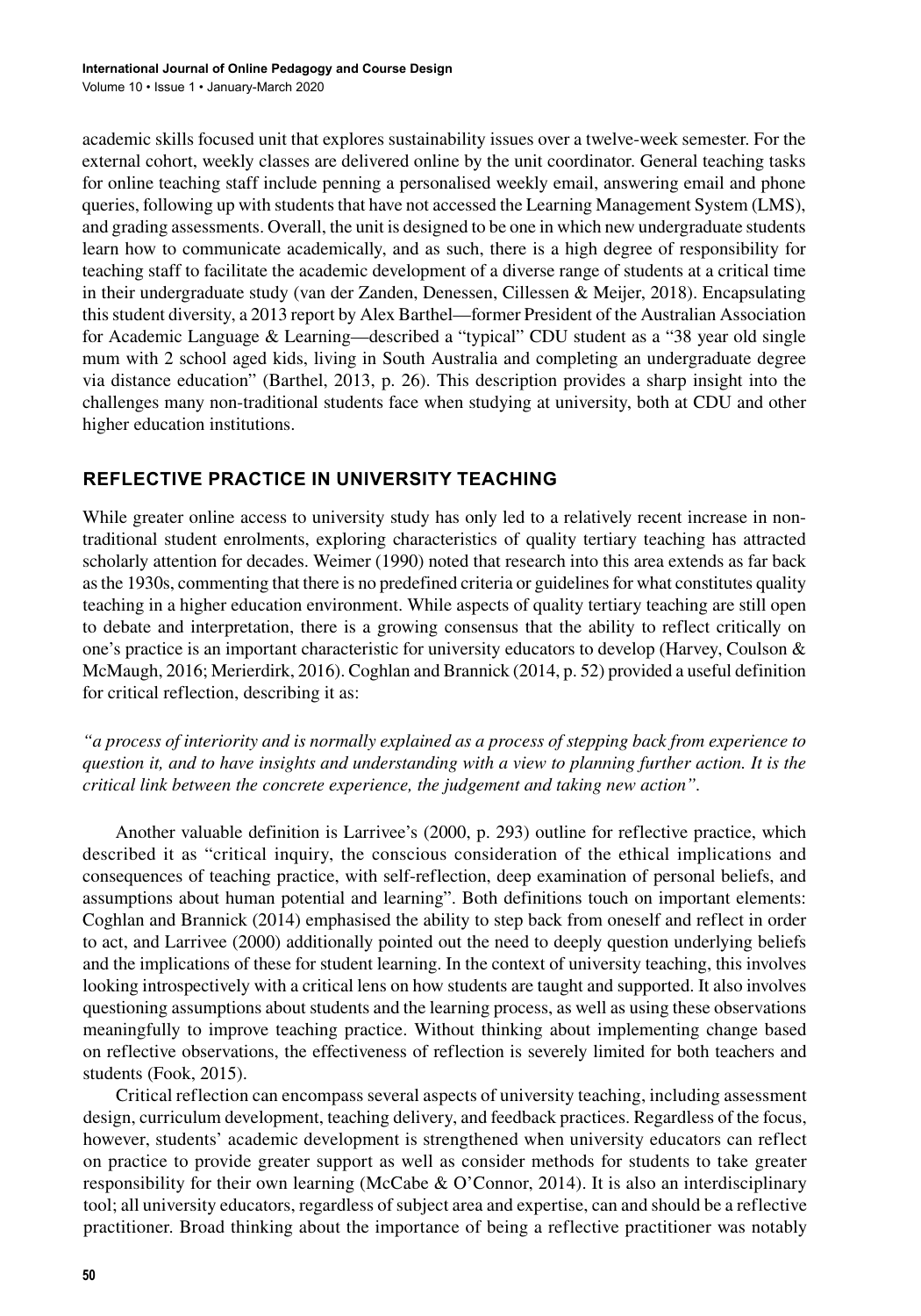championed by Schon (1983) in the 1980s, but its relevance to contemporary higher education teaching contexts remains ever critical.

Yet, despite increasing recognition that critical reflection plays an important role in university teaching, there has not been widespread acceptance of the practice. At the turn of the  $21<sup>st</sup>$  century, Davis(2003) argued that reflective practice in higher education was not universally accepted because of barriers such as a lack of resources, recognition, and the challenges involved in supporting nontraditional students. While acknowledging its benefits, she was simply not convinced that reflective practice "will not take place within the working lives of current academics" (Davis, 2003, p. 243). These types of reflective practices—or, to be more precise, lack of reflective practices—are more common at some institutions than others. McCormack and Kennelly (2011, p. 515), for instance, noted particularly that over time "reflective conversations seem to have disappeared from everyday academic practice" when reflecting on both of their careers. Other studies, however, have contested these claims, pointing out that university educators already reflect critically on practice, and that it is also a common trait of high quality teachers (Bell & Mladenovic, 2015; Bell & Mladenovic, 2013; Kane, Sandretto & Heath, 2004; Winchester & Winchester, 2011). The consensus, overall, appears to be a recognition of the importance of critical reflection, but that the realities of working in a busy teaching environment ultimately restrict its widespread practice.

# **METHODOLOGY**

The researcher adopted a critically reflective methodology to explore personal experiences of teaching non-traditional first-year students online over one semester. It also adopted an autoethnographic approach, in which critical self-reflection was considered in relation to the wider socio-cultural and educative context in which the research was conducted. As Adams, Holman Jones and Ellis (2014) outlined, autoethnographies collect qualitative data using a deep reflective process and then connect one's own reflections to a broader audience or culture. This research methodology is becoming increasingly popular in the humanities and socialsciences disciplines but requires an honest and meticulous approach to the analysis that is assessed against set criteria (Le Roux, 2017). As authoethnographies rely on an unorthodox methodology of critical self-reflection and analysis for data collection, this study applied Le Roux's (2017) criteria for reliable and authentic authoethnographic studies: Subjectivity, Self-Reflexivity, Resonance, Contribution, and Credibility. This set of criteria was created in light of previous studies that explored aspects of high quality autoethnographies and how academic rigour could still be upheld despite a focus on the self (Méndez, 2013; Tracy, 2010; Ellis & Bochner, 2000).

Le Roux's (2017) five criteria were addressed throughout the development of this research process. Subjectivity refers to the reflective practitioner being primarily visible in the research, and as a result, data collection included personal views on the teaching process and frequently used the first-person to articulate events and actions. Self-Reflexivity refersto awareness of the broader historical and cultural context of the self-analysis, which in this case the pedagogic implications for staff accessibility and engagement with students were connected to the learning context for non-traditional students and the wider teaching context for online educators. Both Resonance and Contribution relate respectively to developing an emotional and meaningful connection to others and generating new best practice models. This was achieved by a genuine attempt to write honestly and openly in each reflection, as well as propose improvements to practice based on experiences that were recorded. Finally, in order to addressthe Credibility criterion, the Dean of the College of Education oversaw the research project for quality assurance purposesin place of formal ethics approval (National Health and Medical Research Council, 2014). The study was exempt from a formal ethics review process due to the negligible risk of the project and that the research methodology was principally a self-evaluation activity.

The researcher observed relevant staff and student activities during the teaching period and wrote weekly reflections regarding the engagement with 27 online students enrolled in CUC100. These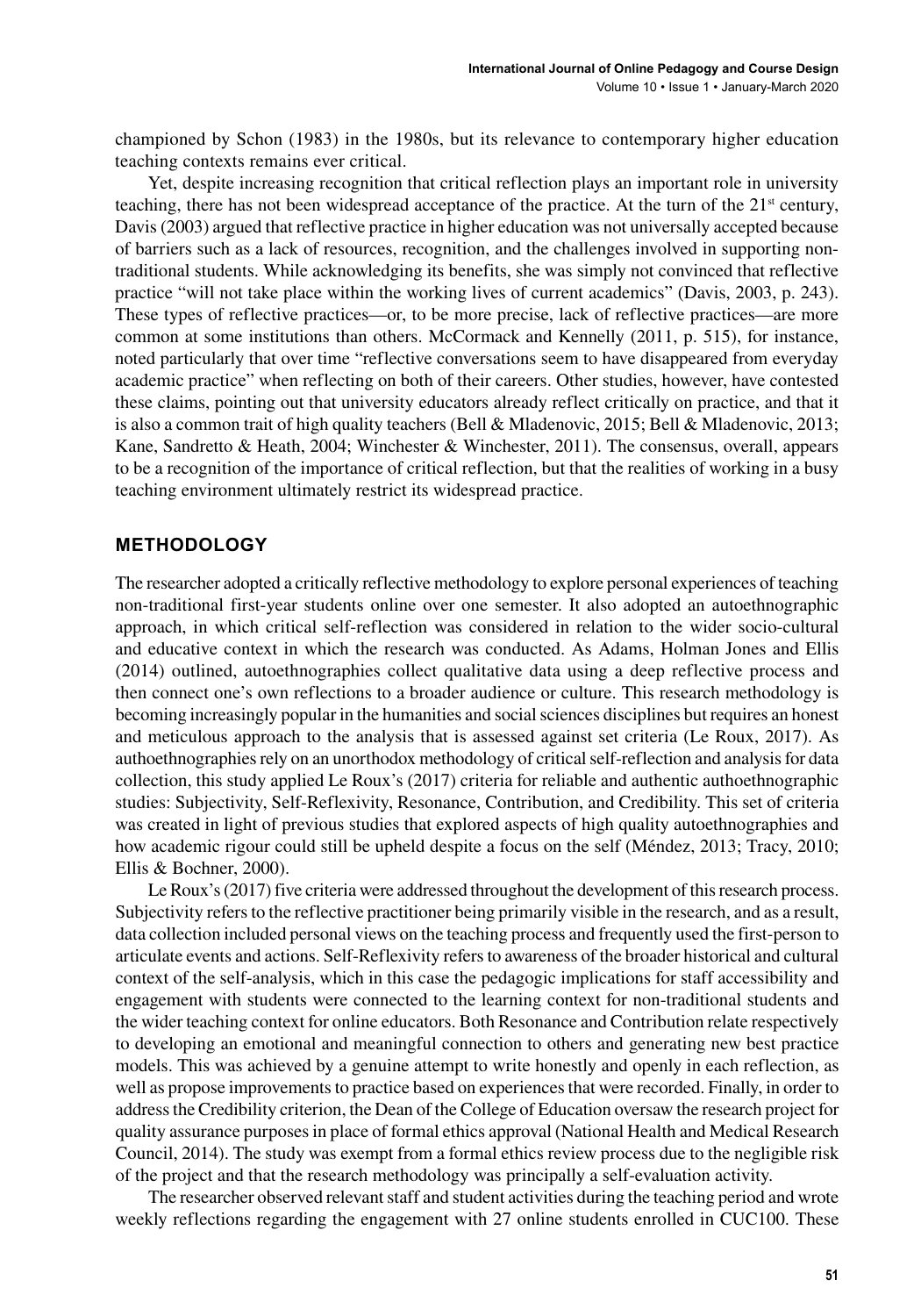students had diverse educational, cultural and linguistic backgrounds. Most of the cohort comprised of mature aged domestic students living in the major Australian capital cities such as Melbourne and Adelaide, but it also included students that originated from another country (South Asia and Africa were the most common regions of origin), spoke English as a second language, or lived in remote areas of Australia. One student had a recorded history of dyslexia, attention deficit disorder and anxiety.

Reflections were based on email and telephone communications, as these were the two primary methods of individual student interaction with online teaching staff. Student engagement with unit content on the LMS and discussion forums posts did not form the basis of the reflective analysis because these duties are primarily managed by the unit coordinator and not individual teaching staff. Assessment feedback was also not considered; however, student enquiries regarding assessment items were included. All specific references to students were anonymised in the reflections and have subsequently been given pseudonyms to protect student privacy.

As part of these reflections, responses were recorded based on three thematic areas: increasing accessibility, engaging with students about academic content, and personal views about interacting with students facing difficult challenges impacting the likelihood of academic success. These questions were adapted from suggested reflective questions posed by Brodie (2012):

- 1. What ways did I make myself accessible for students should they wish to contact me? Did I feel this was effective? Why or why not?
- 2. How did I encourage students to communicate with me about their academic study? What evidence was there that this worked this week?
- 3. Did I feel in any way frustrated or demotivated by student behaviour such as non-submission or failure to respond to follow-up contact? How did I manage this? What could I do personally to respond more positively to these professional challenges?

Weekly responses were categorised into these areas and recorded in a journal. These responses were reviewed and analysed at the end of the semester by looking for salient themes relevant to improving staff accessibility and engagement with students. Based on these responses, this article was developed with a mindset to challenge broader assumptions and perceptions of teaching firstyear undergraduate students, as well as provide a basis for altering future teaching practices to better support the needs of online cohorts.

# **RESULTS AND DISCUSSION: AN AUTOETHNOGRAPHIC REFLECTIVE PRACTICE APPROACH**

# **Increasing Accessibility**

Like every semester, mindfulness about accessibility and student engagement was a key focus in Weeks 1-3. I reviewed my staff picture and contact details on the LMS, and sent out the standard weekly emails to my student group after some small customised edits to make it more personable. I also added a comment at the end of these emails to encourage students to contact me via phone or email if they had any questions or concerns, as "I would be very happy to assist them". This felt routine and administrative instead of intellectually stimulating, but I acted as if I was genuinely enthusiastic and excited for the upcoming semester. I recorded in a Week 2 journal entry that this felt "somewhat disingenuous" and "insincere" because in truth I did not feel particularly excited; I had already taught the unit before and had just finished a busy teaching period during the previous semester. I wrote, quite candidly, that "I hoped I would not be inundated with student phone calls and emails" in the early weeks because I had other tasks to complete and felt like I was still mentally recovering from marking many final reports and finalising grades from the previous semester.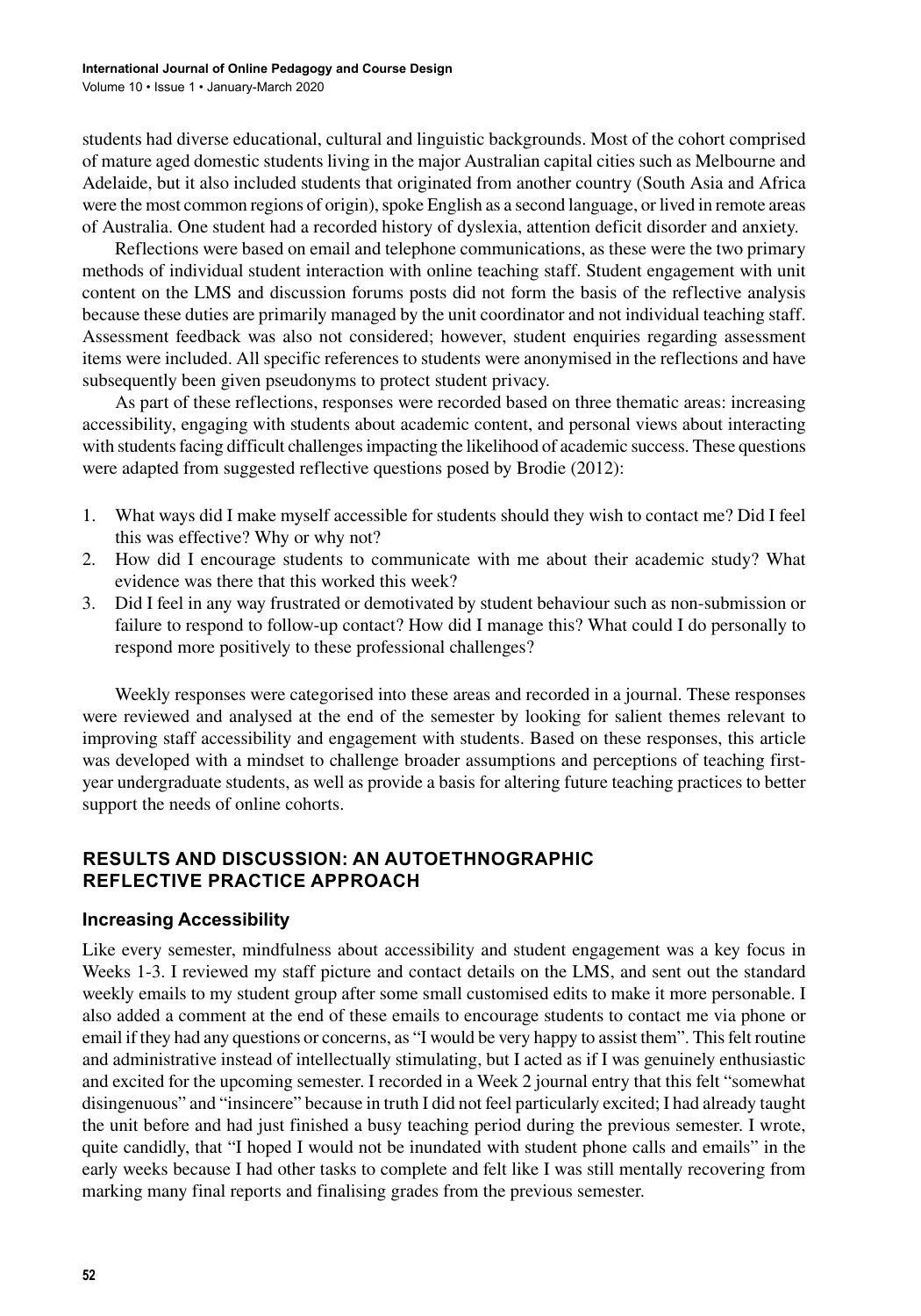On reflection, I exaggerated my interest and motivation for the new semester because I wanted students to feel comfortable and determined to start their studies positively. I also knew such an approach was supported by a major Australian research study by Krause and Coates (2008) into student views on their first-year university experience, which suggested students respond well to academic staff members who show enthusiasm and demonstrate a personal interest in their students. While I recognised that there were good reasons why I would exaggerate my excitement and interest, I also reflected that it would be important to show genuine empathy to first-year students and remind myself of the new learning situation they are in, particularly in an online context which can often be isolating. This would not only encourage students to make contact if needed, but also to encourage students to continue to engage with the unit content.

By Week 5 and 6, I received a larger amount of student communication because a major assessment, an annotated bibliography, was due in Week 7. I anticipated thisincrease in communication and was in fact encouraged that I received questions about the assessment before it was due in the hope that students would better understand the task requirements and subsequently produce a higher quality piece of work. In emails leading up to the assessment due date, I emphasised that I was available to talk with students about any concerns or questions that they had about the assessment. I also indicated that they could make contact by phone or email at any time and I would respond as soon as I could. I thought this was important, as an annotated bibliography can be a difficult task for a first-year student to complete and online students would potentially have less opportunities to understand the task through peer discussions if they had not made connections with other students in the same unit. Based on the responses I got to my email, I felt that I had successfully made myself available to students for the assessment in this instance. I recorded in a Week 6 entry that:

*Six students replied to my email asking follow up questions about the annotated bibliography. I think this is a decent level of engagement from a cohort of 27 students and shows that they can contact me easily. One student also requested a phone conversation about the task … Sandra was a mature aged student living interstate, so perhaps she felt more comfortable speaking rather than through email. It was encouraging that she made contact and felt confident to ask about having a discussion in a way that best suited her needs.*

I felt positive about this experience. It also confirmed I should continue to explicitly offer both phone and email communication choices, as I had noticed school leavers tend to prefer contact via email whereas mature aged students often opt to make contact via telephone.2 In this case, however, upon viewing that Sandra's assessment submission did not quite address the requirements we discussed, there seemed to be some miscommunication or misinterpretation in my conversation with her. Upon reflection, I recorded in a later week that I should follow up every important phone call with an email summarising the topic of the conversation. This would ensure that there is a written record of what was discussed and there is a reduced chance of any ambiguity in the advice or support I offered. It also provides another opportunity to show empathy to students' situations or learning needs and assure them that they will be supported during their study (Mikkonen, Kyngäs, & Kääriäinen, 2015). My only hesitation to this extra step was the additional time it would take to write a detailed email after lengthy phone conversations. To address these time management concerns, I considered that it might be useful to provide myself with general guidelines as to how much time I should aim to spend on each student interaction via email or phone.

By the final weeks of the semester, I had engaged with most of my online students outside of assessment feedback. I developed a pattern of encouraging students to make contact for any studyrelated questions and included contact details clearly in all correspondence. Nearing the final essay assessment (which was weighted 50% of the unit grade) due in Week 12, my reflections became focused on student engagement with academic content rather than accessibility. However, by the end of the semester, I did note that I felt "disconnected" with my online students when compared to those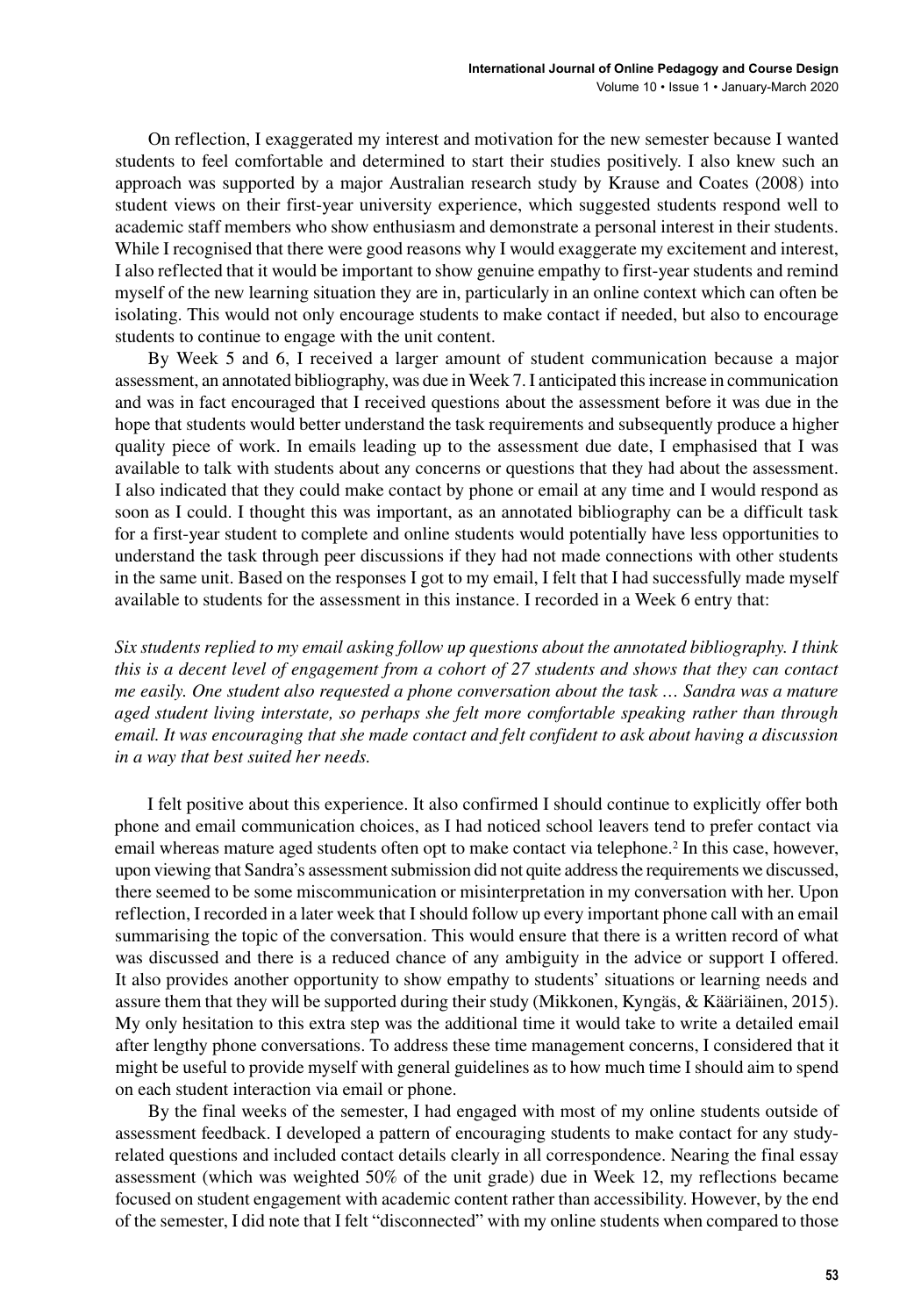I taught on campus. During face-to-face classes, I felt that I got to know students' background, their reasons for studying, as well as their strengths and areas of improvement. Online students, in contrast, felt harder to recognise and remember because I did not see their faces or engage with them on a weekly basis. Looking forward to future teaching practices, I recorded that I should invite students at the start of a semester to make contact by email or phone and share a little about themselves, such as their academic background and reasons for study. I envisaged that this would be just an optional exercise, and one that aimed to relate these details to their academic study rather than discussing irrelevant personal details. While this may be time consuming, I pondered that it would be an effective method for increasing accessibility with online students, as well as potentially motivating oneself for sharing the learning process with students throughout the semester.

# **Engaging with Students about Academic Content**

Regular engagement with students about unit content is a critical component of teaching online. In this context, academic content refers to two elements; as CUC100 is a literacy-focused unit, it refers not only to the study of sustainability but also to the understanding and application of academic skills. In early communications with students through email, I made a conscious effort to include an open-ended content-based question at the end of the first correspondence with each student. This was a simple yet effective exercise. For example, as the content in Weeks 1 and 2 prompted students to reflect on their understanding of sustainability and to list examples of sustainability concerns they have come across in their community, I found it relatively easy to include follow-up questions by simply asking students to consider the economic, environmental and social elements of the examples they provided (Collins, Galli, Patrizi & Pulselli, 2018; Herremans & Reid, 2002). As I recorded in Week 2, this exercise produced a response from almost every student that was asked. I also recorded that I felt "positive" and "confident" that these communications were engaging online students and developing their understanding of key unit concepts at an early stage of the semester.

As the unit concepts and literacy skills increased in complexity over the course of twelve weeks, engaging students academically became progressively more difficult. For instance, it was time consuming to explain the literary and delivery features of an annotated bibliography or oral presentation, and doing so would often prompt students to ask additional clarifying questions about how to approach each task. One student, Ryan, requested an extension for his online oral presentation in Week 8 because of personal difficulties relating to his living situation. He also sent two emails and telephoned once, asking for further guidance on how to put the presentation together as well as how he should deliver it. I recorded in Week 8 that:

*From the records available to me, Ryan completed high school in Australia less than ten years ago. I write this because I would expect a student from his educational background to know how to use PowerPoint and have a general understanding of how to give an oral presentation. He either seems quite confused about the task or determined to ensure he completes it perfectly. In any case, I think if I provided more guidance when he first contacted me or engaged with him earlier in the semester it may have saved time and/or put him on an earlier path toward success.*

This was an interesting case in which there was clear overlap between my effortsto engage students academically and the personal circumstances which were affecting their respective abilities to study. While I acknowledged in the subsequent weekly entry that I needed to recognise the limitations in engaging students with unit content if they faced challenging personal situations, it was important to note that I reasoned having "a supportive discussion around meeting study commitments" as well as providing clear and comprehensive advice about assessment items would ensure best practice for teaching online students in this context.

Another student, Jenny, also contacted me via email to ask for guidance on the oral presentation. She appeared confused about how to record her voice for the presentation as well as how to develop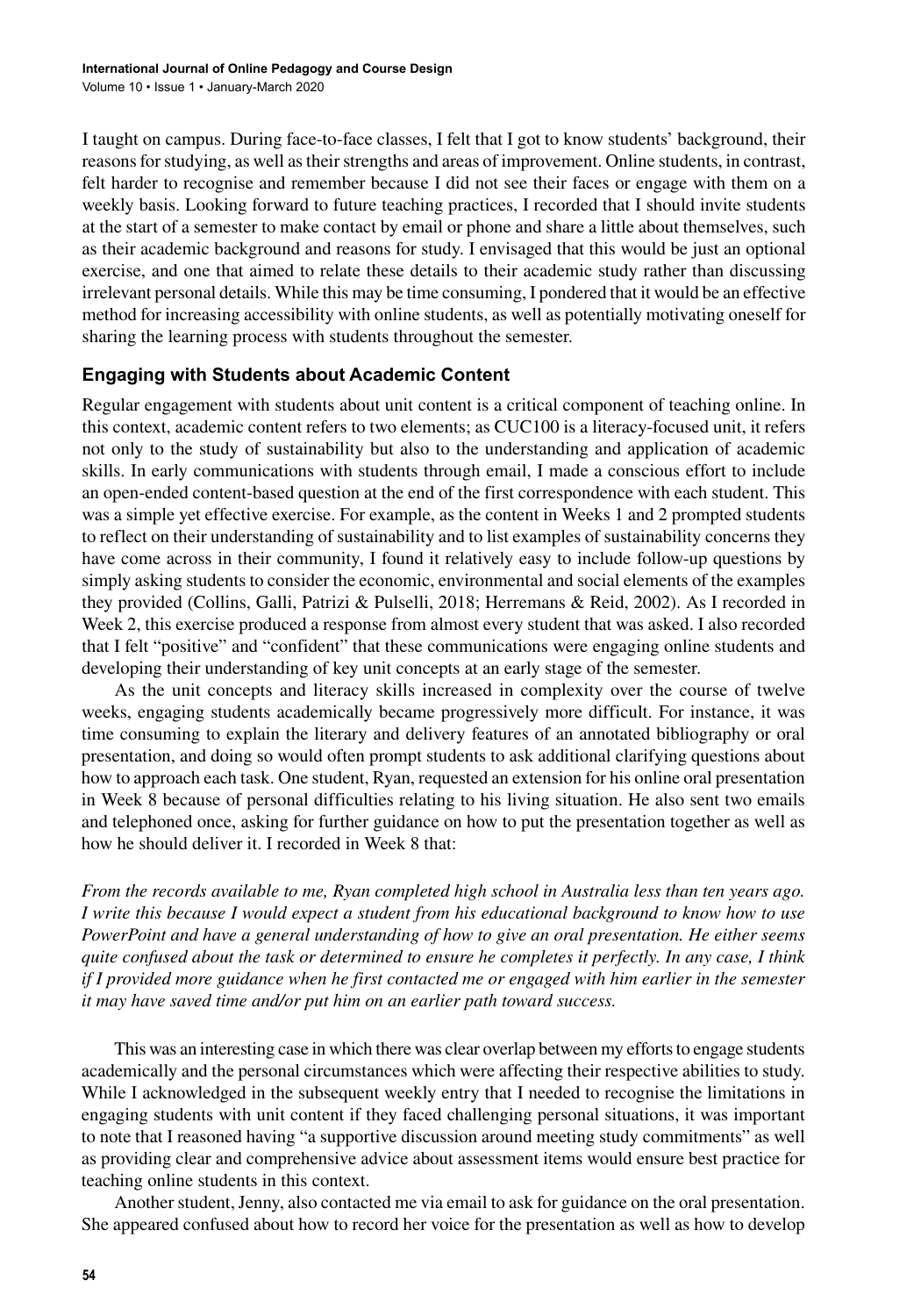her thesis statement for the final essay (the presentation requires students to present their research and proposed plan for the final sustainability essay). In Week 8, I reflected:

*Much like Ryan, Jenny seemed to struggle with understanding the assessment task guidelines. Perhaps rather than taking a deficit view on students' lack of understanding, these student queries may reflect a need to revisit the instructions given to students and ensure that these guidelines provide enough support to complete the task (such as providing instructional videos for recording audio in PowerPoint or how to refine a thesis statement).*

Over and above rethinking ways in which university educators engage with students, this reflection implies that adjustments to practice should also prompt possible revisions to assessments and curricula, particularly when more than one student demonstrates a lack of understanding. Supporting nontraditional university learners, in short, additionally involves regular reviews of the unit and consider waysin which content and guidelines will be clear and simple to understand forstudentsfrom diverse educational and cultural backgrounds (McKay & Devlin, 2014).

# **Personal Challenges Supporting Online Students**

The emotional state of a teacher can have a decisive impact on student success. A study by Klusmann, Richter and Lüdtke (2016, p. 1193) into over 1000 German elementary school teachers, for instance, found that emotional exhaustion "significantly" negatively impacted student achievement. Similar studies have explored this relationship in higher education contexts, with one study noting that negative emotions need to be controlled as part of professional teaching behaviour (Hagenauer, Gläser-Zikuda, & Volet, 2016). With this research and past teaching experiences in mind, I approached the semester cognisant of the fact that supporting non-traditional learners in their first year at university can be difficult, especially when studying online and potentially facing personal challenges that will affect their study. In Week 1, I recorded that I wanted to be "honest with my emotions" but aimed to "channel any negative energy constructively" when I felt frustrated or demotivated by poor student engagement or performance. I developed a few proactive strategies by Week 2, including imagining "putting myself in the shoes" of a new university student and taking a short walk before responding to a frustrating email. Another useful strategy I considered was to share difficult experiences with colleagues, as this presented opportunities for peer support.

Usually students' personal issues do not begin to impact academic progresssignificantly until the middle of semester or when the first major assessment is due. However, by Week 3, I had received notice via email of a student, John, who would likely struggle to complete the semester. John's email was poorly written, so much so that it "led me to think that it was spam ... until I confirmed it was one of my external students". He presented a medical certificate and told me he had learning difficulties, including dyslexia and attention deficit disorder. I also noticed he had already misunderstood the first assessment and incorrectly submitted the required document. After consulting with another colleague before replying, I gave a detailed response which included directions to relevant support services and strong encouragement to keep in contact with me throughout the semester. As I reflected on this correspondence:

*I spent at least 10 minutes writing out a detailed reply … [it] was an immediate distraction from other work. It was somewhat frustrating, but I also felt a sense of accomplishment from writing such a comprehensive and supportive response. I was doing my duty.*

Unfortunately, by the end of Week 4 John had not replied and had withdrawn from the unit. I recorded that I felt "deflated" and "annoyed that I spent so much time trying to help and did not even get a response". By Week 5, however, I reflected that the factors driving John's decision to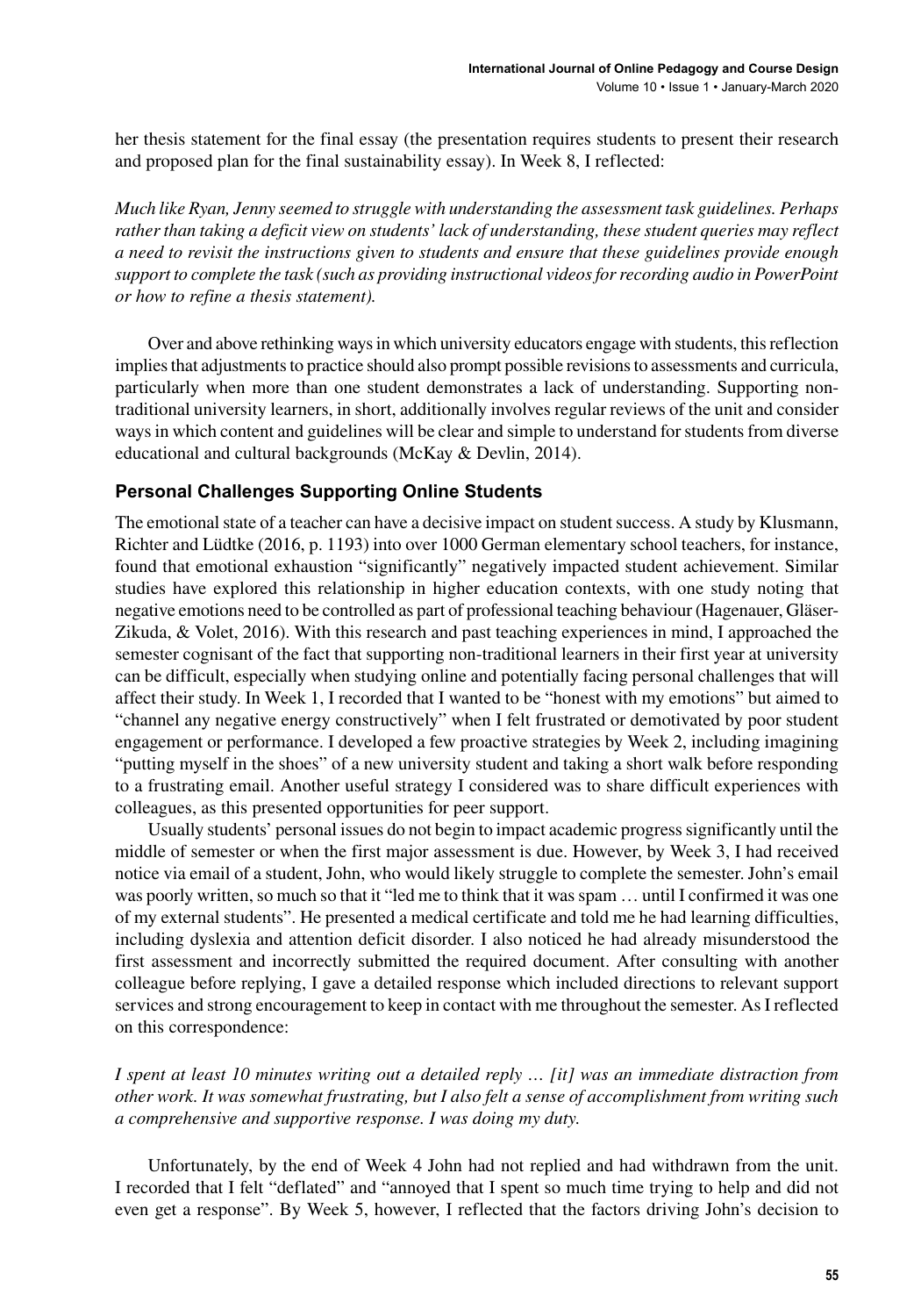withdraw were clearly for personal reasons and not due to efforts to engage and support him. "I did everything I could without overstepping professional boundaries", I wrote in Week 5, adding that "I should try to avoid becoming too emotional over students that will struggle academically regardless of any teaching support".

Throughout the semester I made regular comments about feeling exhausted, principally when receiving assessment extension requests and assisting students to meet submission deadlines. In Week 7, I noted that I felt "constantly tired of saying the same things to students about getting in contact earlier and trying to stay on top of their study". In this regard one particular student, Matthew, presented an especially difficult challenge throughout the semester. He had unintentionally plagiarised a learning reflection in Week 5. Afterwards, he completely misunderstood the task requirements of the annotated bibliography assessment and needed two extensions to resubmit it. I had spoken with Matthew on the phone and had no doubts that he was making a genuine attempt to complete the unit, but I could not help feeling frustrated at the extra efforts I had to go to just so he had a chance of successfully completing the unit. I recorded in Week 8 quite candidly that "it didn't feel fair that I had to go to such lengths to support him … he was clearly not capable of studying online nor studying at the tertiary level altogether". Again, I took this opportunity to remind myself of the limitations of my role in an online first-year teaching setting and sought to support him as best I could without becoming too emotionally invested in his learning journey. I also found it "calming" to "imagine myself in Matthew's study shoes", as this gave me greater perspective for the academic challenges he could be facing. Teaching colleagues were also empathetic to these challenges, and through sharing these experiences with them I felt supported and assured that it was not an issue that I faced alone.

# **Implications for Practice**

During this reflective process, a final important step was to contemplate the pedagogical implications of the reflections documented and consider how these could inform adjustments to the teaching and learning process, particularly in a first-year online teaching setting. After all, as Fook (2015) argued, without considering the implications for practice the effectiveness of the critical reflection process is severely limited. Derived from the results of this reflective process, seven key practical suggestions to improve accessibility and student engagement in an online tertiary teaching context were developed:

- 1. Genuinely encourage students to contact teaching staff early in the teaching period to discuss briefly their motivations and concerns for studying at the tertiary level. Ensure that contact details are readily available in all online learning platforms and correspondence to students;
- 2. Avoid providing short responses to students that reduce the likelihood of continued dialogue. Instead, use open-ended content-based questions in discussion forums and email replies to promote critical thinking and student inquiry into the unit topics;
- 3. Compile a list of common student queries relating to teaching and learning issues at the end of the semester and use this as evidence for ongoing curriculum review;
- 4. Recognise the limitations of providing academic support to non-traditional students, as they often face many personal challenges that can significantly impact their study;
- 5. Be honest with oneself when dealing with feelings of frustration or exhaustion, and ideally look for appropriate methods to channel that energy constructively before having difficult conversations with non-engaged students. Some examples include taking a short walk and sharing difficult experiences with colleagues;
- 6. Barring exceptional circumstances, spend no longer than 5 minutes writing an email to a student or 10 minutes speaking to a student on the phone;
- 7. Consider the use of a Week 1 graded assessment in which students write a discussion forum post about their background, reasons for studying at university and interest in the unit of study.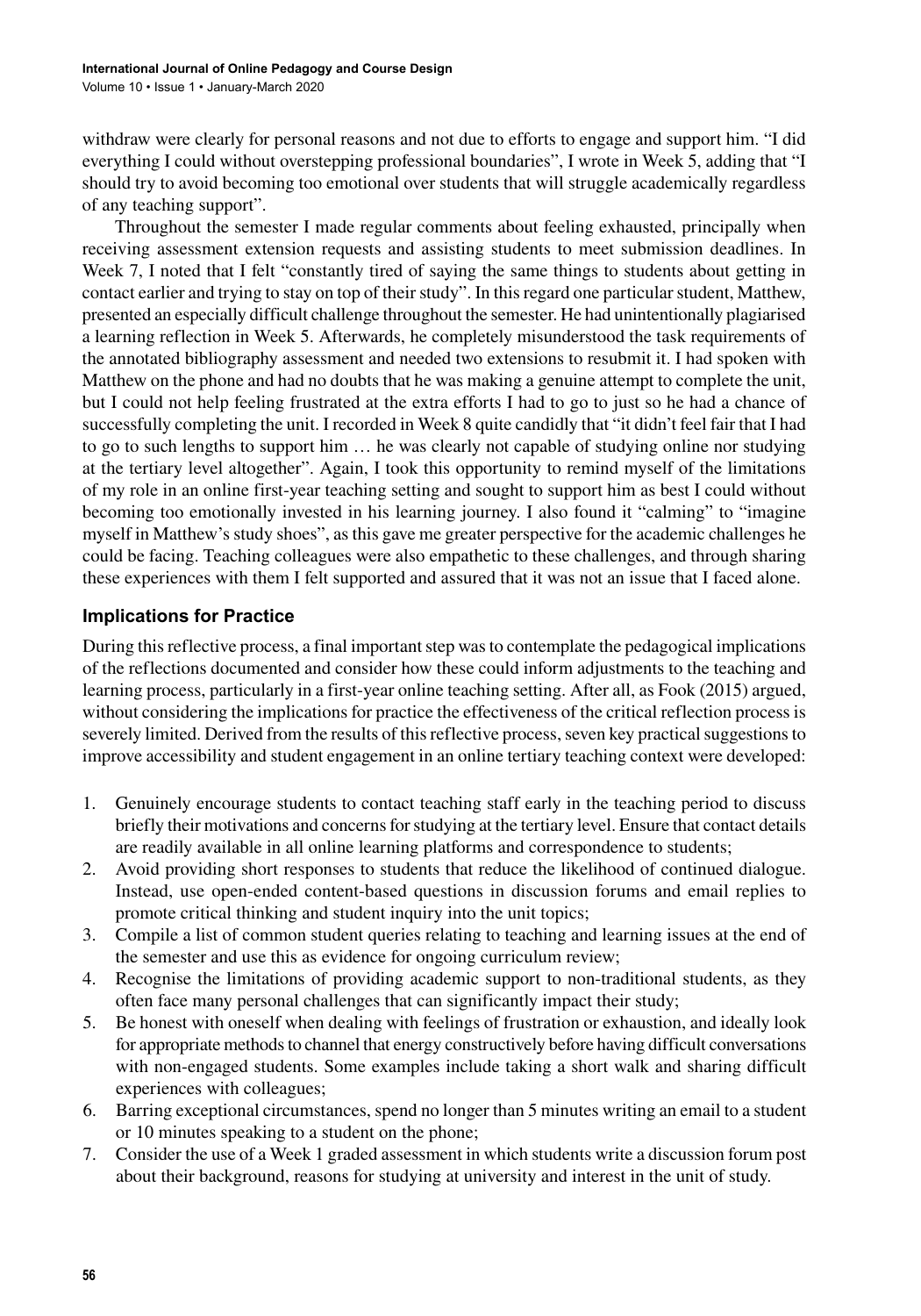While this list of recommendations is not exhaustive, it appropriately encapsulates the key elements that informed future improvements to teaching and learning practice in this research context. Other notable recommendationsincluded following up difficult phone calls with online students using a summary email to minimise the possibility of miscommunication or confusion, as well asrewarding oneself through self-praise when experiencing positive feedback from students.

# **CONCLUSION**

While supporting first-year non-traditional students can be a difficult challenge for universities and their respective teaching staff, it is important that university educators are constantly mindful of how staff are accessible, engage students with academic content, and manage personal views about troubled students in an online learning environment. Through an autoethnographic critical reflection process, this article considered these elements throughout an online teaching semester and provided practical suggestions for improving accessibility and student engagement practices in this context. Key outcomes included the need for genuine and open-ended interaction with students at the early stages of a semester as well as recognising the limitations of providing support to non-traditional students. Another important outcome was to consider methods for managing frustrating situations when students do not engage or require significant additional assistance. In this way, this article provided practical strategies for developing meaningful academic relationships with non-traditional students in an online context, which can consequently reduce the likelihood of first-yearstudents withdrawing from study. It also confirmed the benefits of critical reflection in higher education settings and the broader impact it can have on pedagogic approaches to tertiary teaching and learning.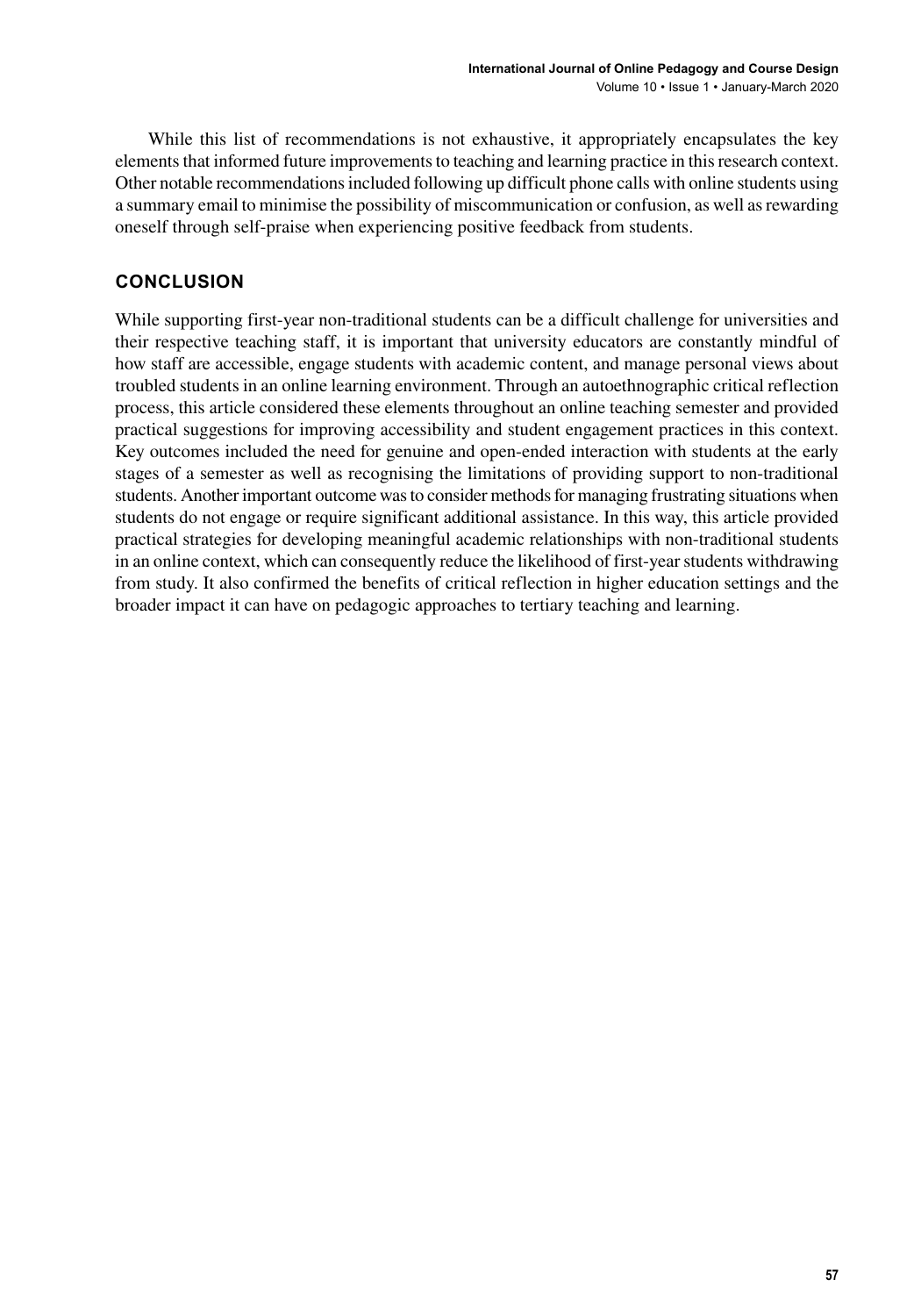# **REFERENCES**

Adams, T. E., Holman Jones, S., & Ellis, C. (2014). *Autoethnography: Understanding qualitative research*. New York: Oxford University Press.

Barthel, A. (2013). *Development of Charles Darwin University English language proficiency framework* [report]. Casuarina, NT: Author.

Bell, A., & Mladenovic, R. (2013). How tutors understand and engage with reflective practices. *Reflective Practice*, *14*(1), 1–11. doi[:10.1080/14623943.2012.732949](http://dx.doi.org/10.1080/14623943.2012.732949)

Bell, A., & Mladenovic, R. (2015). Situated learning, reflective practice and conceptual expansion: Effective peer observation for tutor development. *Teaching in Higher Education*, *20*(1), 24–36. doi[:10.1080/13562517.](http://dx.doi.org/10.1080/13562517.2014.945163) [2014.945163](http://dx.doi.org/10.1080/13562517.2014.945163)

Brodie, L. (2012). Problem-based learning. In L. Hunt & D. Chalmers (Eds.), *University teaching in focus: A learningcentred approach*. Melbourne: Australian Council for Educational Research. doi[:10.4324/9780203079690-9](http://dx.doi.org/10.4324/9780203079690-9)

Chang, H. (2008). *Autoethnography as method*. Walnut Creek, CA: Left Coast Press.

Cochran, J. D., Campbell, S. M., Baker, H. M., & Leeds, E. M. (2014). The role of student characteristics in predicting retention in online courses. *Research in Higher Education*, *55*(1), 27–48. doi:[10.1007/s11162-013-](http://dx.doi.org/10.1007/s11162-013-9305-8) [9305-8](http://dx.doi.org/10.1007/s11162-013-9305-8)

Coghlan, D., & Brannick, T. (2014). *Doing action research in your own organisation* (4th ed.). London: Sage Publications.

Collins, A., Galli, A., Patrizi, N., & Pulselli, F. M. (2018). Learning and teaching sustainability: The contribution of ecological footprint calculators. *Journal of Cleaner Production*, *174*, 1000–1010. doi[:10.1016/j.](http://dx.doi.org/10.1016/j.jclepro.2017.11.024) [jclepro.2017.11.024](http://dx.doi.org/10.1016/j.jclepro.2017.11.024)

Davidson, J. (2017). *Student demographics and academic characteristics that predict community college student success in online courses* (PhD Thesis). Illinois State University. Retrieved from [https://ir.library.illinoisstate.](https://ir.library.illinoisstate.edu/cgi/viewcontent.cgi?article=1788&context=etd) [edu/cgi/viewcontent.cgi?article=1788&context=etd](https://ir.library.illinoisstate.edu/cgi/viewcontent.cgi?article=1788&context=etd)

Davis, M. (2003). Barriers to reflective practice: The changing nature of higher education. *Active Learning in Higher Education*, *4*(3), 243–255. doi:[10.1177/14697874030043004](http://dx.doi.org/10.1177/14697874030043004)

Department of Education and Training. (2018). *Final report: Improving retention, completion and success in higher education*. Australian Government Department of Education and Training. Retrieved from [https://docs.](https://docs.education.gov.au/system/files/doc/other/final_report_for_publishing.pdf) [education.gov.au/system/files/doc/other/final\\_report\\_for\\_publishing.pdf](https://docs.education.gov.au/system/files/doc/other/final_report_for_publishing.pdf)

Devlin, M., Kift, S., Nelson, K., Smith, L., & McKay,J. (2012). *Effective teaching and support of students from low socioeconomic backgrounds: Practical advice for teaching staff*. Australian Government Office for Learning and Teaching. Retrieved from <http://www.lowses.edu.au/assets/Practical%20Advice%20for%20Teaching%20Staff.pdf>

Ellis, C., & Bochner, A. P. (2000). Autoethnography, personal narrative, reflexivity. In N. K. Denzin & Y. S. Lincoln (Eds.), *Handbook of qualitative research* (2nd ed.; pp. 733–768). Thousand Oaks, CA: Sage.

Fook, J. (2015). Reflective practice and critical reflection. In J. Lishman (Ed.), *Handbook for practice learning in social work and social care* (pp. 440–454). London: Jessica Kingsley Publishers.

Hagenauer, G., Gläser-Zikuda, M., & Volet, S. E. (2016). University Teachers' Perceptions of Appropriate Emotion Display and High-Quality Teacher-Student Relationship: Similarities and Differences across Cultural-Educational Contexts. *Frontline Learning Research*, *4*(3), 44–74. doi[:10.14786/flr.v4i3.236](http://dx.doi.org/10.14786/flr.v4i3.236)

Harvey, M., Coulson, D., & McMaugh, A. (2016). Towards a theory of the ecology of reflection: Reflective practice for experiential learning in higher education. *Journal of University Teaching & Learning Practice*, *13*(2), 2. Retrieved from <http://ro.uow.edu.au/jutlp/vol13/iss2/2>

Herremans, I. M., & Reid, R. E. (2002). Developing awareness of the sustainability concept. *The Journal of Environmental Education*, *34*(1), 16–20. doi:[10.1080/00958960209603477](http://dx.doi.org/10.1080/00958960209603477)

Kahu, E. R. (2013). Framing student engagement in higher education. *Studies in Higher Education*, *38*(5), 758–772. doi[:10.1080/03075079.2011.598505](http://dx.doi.org/10.1080/03075079.2011.598505)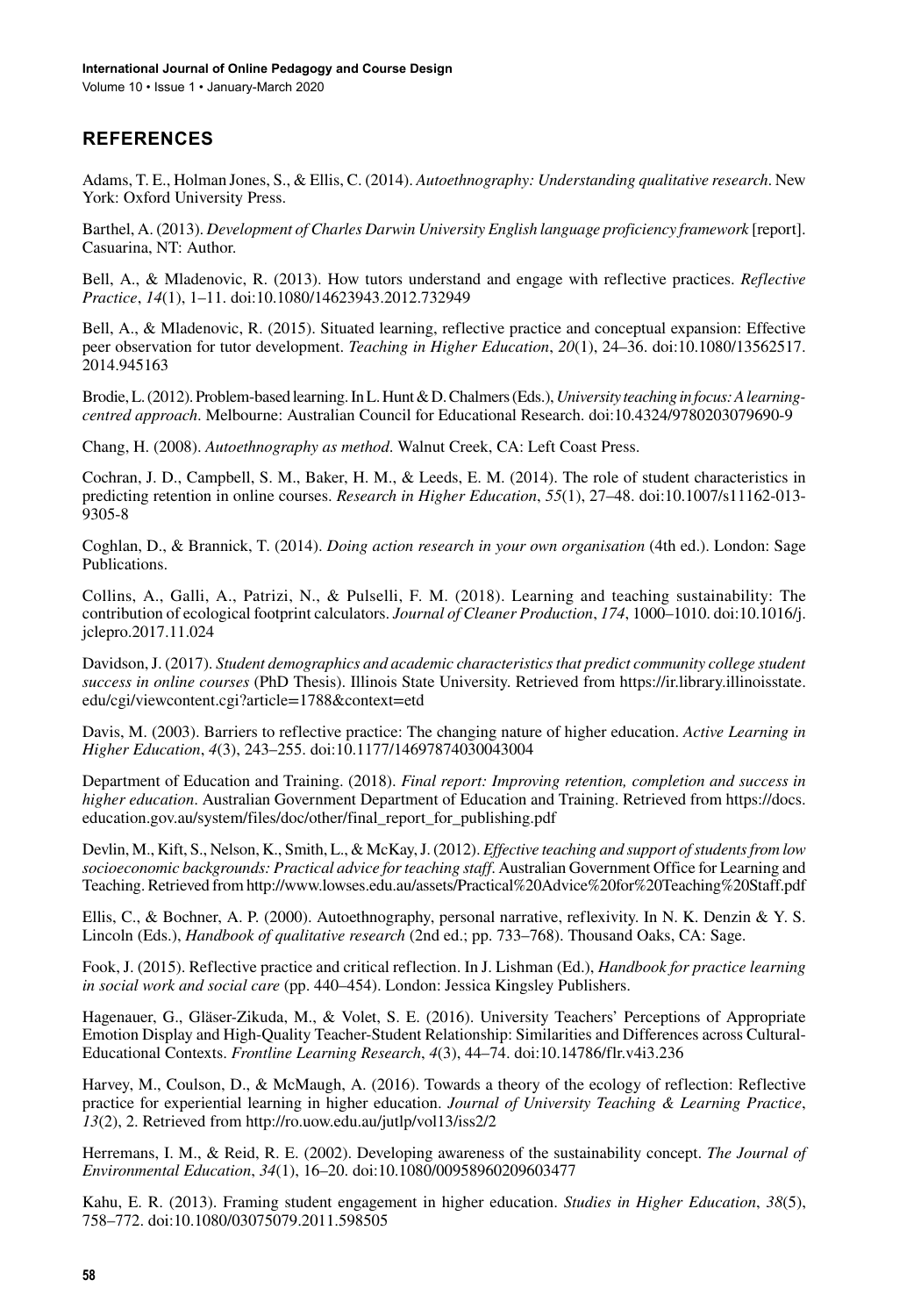Kane, R., Sandretto, S., & Heath, C. (2004). An investigation into excellent tertiary teaching: Emphasising reflective practice. *Higher Education*, *47*(3), 283–310. doi:[10.1023/B:HIGH.0000016442.55338.24](http://dx.doi.org/10.1023/B:HIGH.0000016442.55338.24)

Kelly, A. (2018). A place for teaching grammar? Analysing challenges in developing grammatical knowledge for ESL and non-traditional students at university. *Journal of Language Teaching and Learning*, *8*(1), 71–85. Retrieved from <http://www.jltl.org/index.php/jltl/article/view/928/161>

Klusmann, U., Richter, D., & Lüdtke, O. (2016). Teachers' emotional exhaustion is negatively related to students' achievement: Evidence from a large-scale assessment study. *Journal of Educational Psychology*, *108*(8), 1193–1203. doi[:10.1037/edu0000125](http://dx.doi.org/10.1037/edu0000125)

Krause, K., & Coates, H. (2008). Students' engagement in first‐year university. *Assessment & Evaluation in Higher Education*, *33*(5), 493–505. doi[:10.1080/02602930701698892](http://dx.doi.org/10.1080/02602930701698892)

Larrivee, B. (2000). Transforming Teaching Practice: Becoming the critically reflective teacher. *Reflective Practice*, *1*(3), 293–307. doi[:10.1080/713693162](http://dx.doi.org/10.1080/713693162)

Le Roux, C. S. (2017). Exploring rigour in autoethnographic research. *International Journal of Social Research Methodology*, *20*(2), 195–207. doi:[10.1080/13645579.2016.1140965](http://dx.doi.org/10.1080/13645579.2016.1140965)

Lee, K. (2017). Rethinking the accessibility of online higher education: A historical review. *The Internet and Higher Education*, *33*, 15–23. doi:[10.1016/j.iheduc.2017.01.001](http://dx.doi.org/10.1016/j.iheduc.2017.01.001)

McCabe, A., & O'Connor, U. (2014). Student-centred learning: The role and responsibility of the lecturer. *Teaching in Higher Education*, *19*(4), 350–359. doi[:10.1080/13562517.2013.860111](http://dx.doi.org/10.1080/13562517.2013.860111)

McCormack, C., & Kennelly, R. (2011). 'We must really get together and really talk …'. Connection, engagement and safety sustain learning and teaching conversation communities. *Reflective Practice*, *12*(4), 515–531. doi[:1](http://dx.doi.org/10.1080/14623943.2011.590342) [0.1080/14623943.2011.590342](http://dx.doi.org/10.1080/14623943.2011.590342)

McKay,J., & Devlin, M. (2014). 'Uni has a different language…to the real world': Demystifying academic culture and discourse for students from low socioeconomic backgrounds. *Higher Education Research & Development*, *33*(5), 949–961. doi[:10.1080/07294360.2014.890570](http://dx.doi.org/10.1080/07294360.2014.890570)

Meierdirk, C. (2016). Isreflective practice an essential component of becoming a professional teacher? *Reflective Practice*, *17*(3), 369–378. doi:[10.1080/14623943.2016.1169169](http://dx.doi.org/10.1080/14623943.2016.1169169)

Méndez, M. (2013). Autoethnography as a research method: Advantages, limitations and criticisms. *Colombian Applied Linguistics Journal*, *15*(2), 279–287. doi:[10.14483/udistrital.jour.calj.2013.2.a09](http://dx.doi.org/10.14483/udistrital.jour.calj.2013.2.a09)

Merrill, B. (2015). Determined to stay or determined to leave? A tale of learner identities, biographies and adult students in higher education. *Studies in Higher Education*, *40*(10), 1859–1871. doi[:10.1080/03075079.](http://dx.doi.org/10.1080/03075079.2014.914918) [2014.914918](http://dx.doi.org/10.1080/03075079.2014.914918)

Mikkonen, K., Kyngäs, H., & Kääriäinen, M. (2015). Nursing students' experiences of the empathy of their teachers: A qualitative study. *Advances in Health Sciences Education: Theory and Practice*, *20*(3), 669–682. doi[:10.1007/s10459-014-9554-0](http://dx.doi.org/10.1007/s10459-014-9554-0) PMID[:25266998](http://www.ncbi.nlm.nih.gov/pubmed/25266998)

Mueleman, A. M., Garrett, R., Wrench, A., & King, S. (2015). 'Some people might say I'm thriving but …': Non-traditional students' experiences of university. *International Journal of Inclusive Education*, *19*(5), 503-517. doi[:10.1080/13603116.2014.945973](http://dx.doi.org/10.1080/13603116.2014.945973)

National Health and Medical Research Council. (2014). *Ethical Considerations in Quality Assurance and Evaluation Activities.* Retrieved from <https://nhmrc.gov.au/file/2821/download?token=2oAs9nf8>

O'Shea, S., Stone, C., & Delahunty,J. (2015). "I 'feel' like I am at university even though I am online." Exploring how students narrate their engagement with higher education institutions in an online learning environment. *Distance Education*, *36*(1), 41–58. doi:[10.1080/01587919.2015.1019970](http://dx.doi.org/10.1080/01587919.2015.1019970)

Probert, B. (2013). *Increasing student retention at success at Charles Darwin University: A proposal for action.* Retrieved from <https://www.cdu.edu.au/governance/secured-staff/probert-report.pdf>

Rolls, N., Northedge, A., & Chambers, E. (Eds.). (2017). *Successful university teaching in times of diversity*. London: Palgrave McMillan.